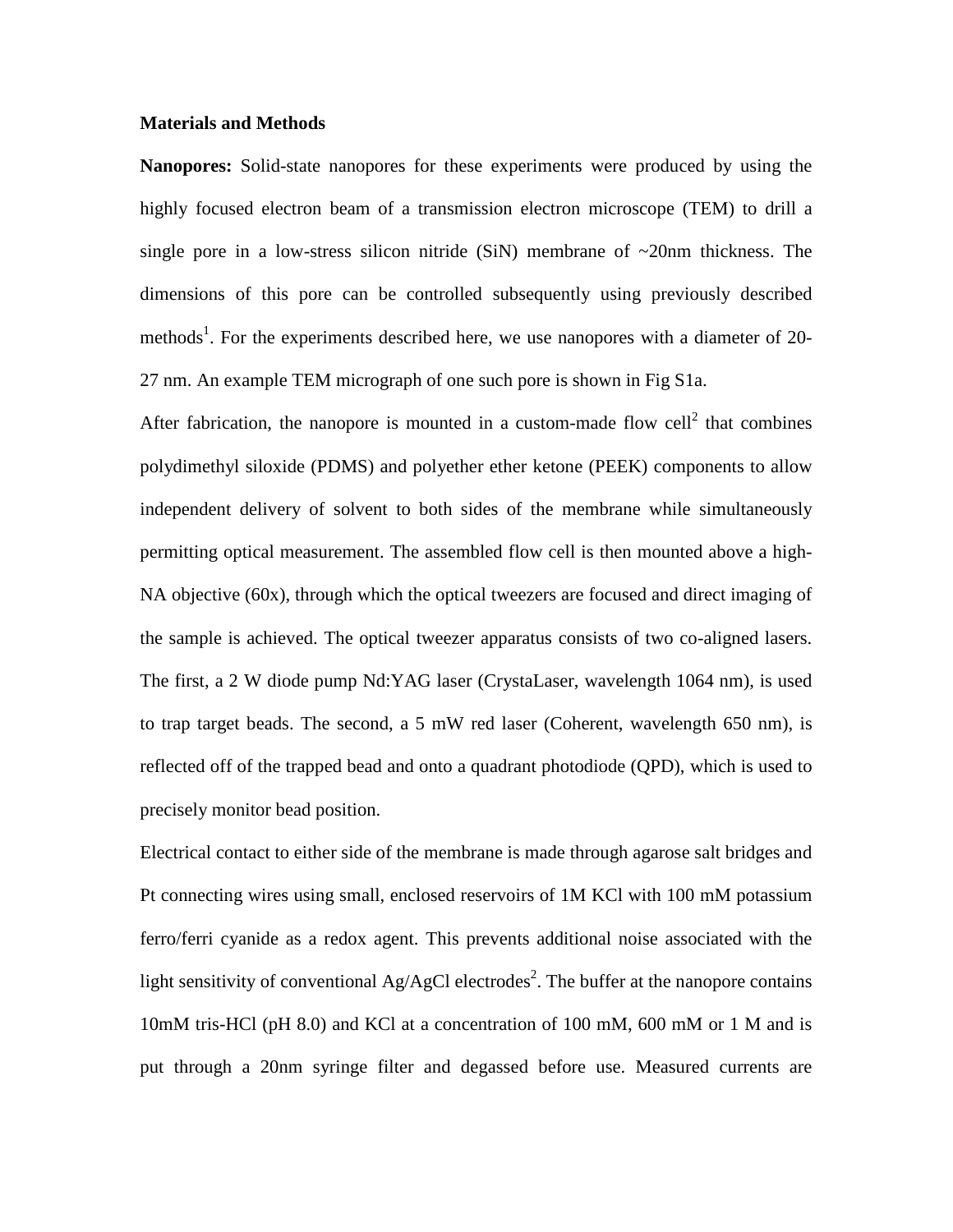collected with a commercial patch-clamp amplifier (Axon 200B, Axon Instruments) and are low-pass filtered at 1 kHz prior to digitization at 20 kHz. The low-frequency filtering does not affect the data in these optical tweezer measurements, since the measured current changes are not transitory as in the case of free translocation.

**Molecule-Bead Constructs:** Bead constructs are produced as described previously<sup>3</sup>. Double-strand DNA ( $\lambda$ -phage, 47.7 kb) is end-labeled with a single biotin molecule using common molecular biology protocols and is subsequently attached to streptavadin-coated polystyrene beads (diameter  $\sim$ 2 µm, Polysciences) with a 1hr incubation at 37 $\degree$  C and in buffer conditions of 1 M KCl and 10 mM Tris-HCl (pH 8.0). The concentration of DNA is controlled relative to the beads in order to achieve attachment of 1-10 molecules per bead on average. This reduces the chance of having multiple molecules enter the pore simultaneously.

RecA-DNA nucleoprotein filaments are assembled on DNA already conjugated to beads as described above. First, 10 mM  $MgCl<sub>2</sub>$  is added to 10  $\mu$ L of the bead solution, followed by RecA protein (New England Biolabs, Ipswitch, MA) and ATPγS (Roche, Switzerland) with final concentrations of 6.5  $\mu$ M and 1.5 mM, respectively. ATP $\gamma$ S is a poorlyhydrolyzable equivalent of ATP and is used to prevent protein dissociation by hydrolysis<sup>4</sup>. The solution was finally allowed to incubate for 1 hr at 37 $\degree$  C before being diluted in clean buffer. RecA-dsDNA bead solutions were used immediately after formation.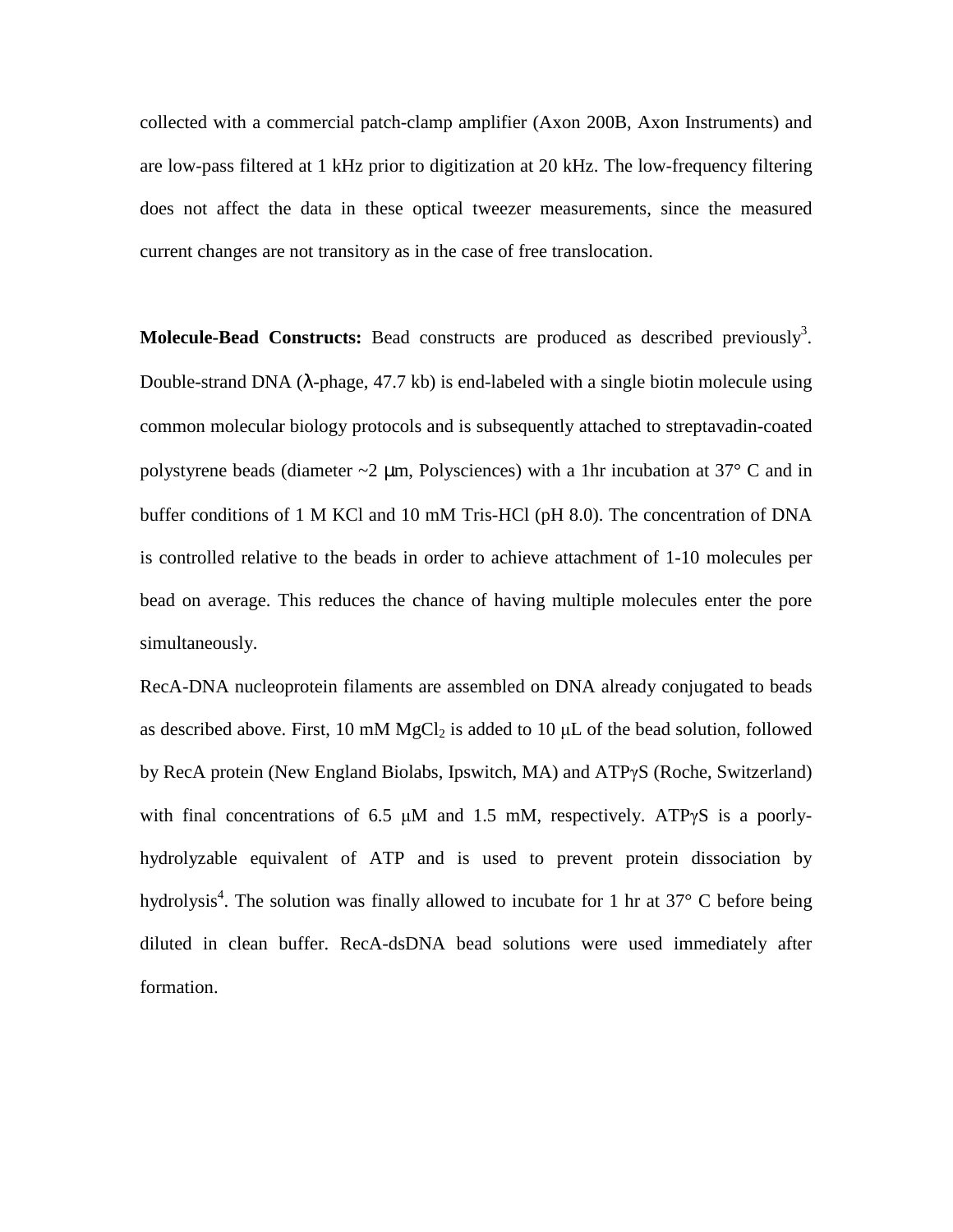**Molecular Capturing and Force Spectroscopy:** Clean buffer is introduced to both sides of the nanopore in the flow cell. The pore is electrically characterized through I-V curves and analysis of noise spectra. Only pores demonstrating linear I-V behavior and low noise<sup>5</sup> (<20pA rms) are used. Target beads with molecules attached are introduced to the nanopore at very low concentration  $\left(\sim 0.001\%$  w/v) to avoid multiple beads entering the optical tweezer focus simultaneously. Upon trapping a single bead, an excess of clean solvent is flowed through the chamber in order to remove all other beads and ensure equal buffer conditions on both sides of the pore. The system is allowed to settle for several minutes to reduce remnant flows that may perturb measurements. The bead is then brought close to the membrane surface (within  $\sim$ 3  $\mu$ m, as judged by piezo controls and optical feedback<sup>2</sup>), directly below the location of the nanopore. A bias is applied across the membrane in order to pull a molecule electrophoretically through the pore. The appropriate size of this bias varies with salt concentration, but is generally 50-150 mV. Capture of a single molecule is manifested as a sudden, simultaneous change in both the measured trans-pore current and the position signal<sup>2</sup>. Only events that exhibit changes in both of these signals are considered successful molecular captures.

Upon insertion of a molecule, the applied bias is immediately reduced to a lower value of 10-20 mV ("holding bias"). This acts to keep the captured molecule inside the pore while being insufficient to introduce additional molecules. The bead can be moved freely toward and away from the membrane under these conditions. A final check is performed by moving the bead away from the membrane to a distance of  $\sim$ 6  $\mu$ m, where its position is monitored during a series of different applied biases. A step-wise response ensures that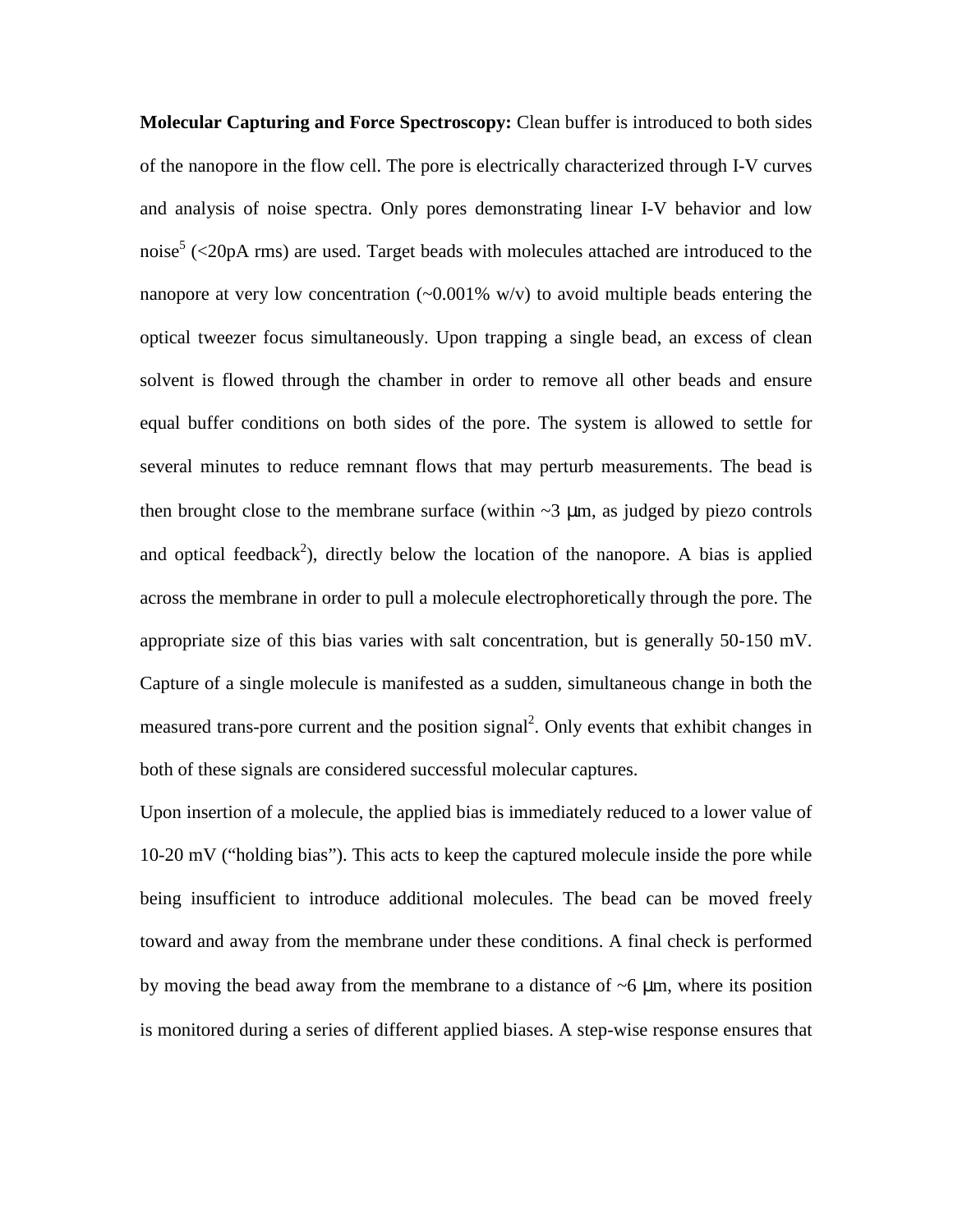spurious interactions with the membrane surface are not confused for single-molecule capture events.

Force measurements are performed in a manner similar to those presented previously<sup>3</sup>. After a single molecule is captured in the nanopore, a holding bias is applied and the *z*  distance between the membrane and the trapped bead is increased by 1 µm with a retraction speed of 100 nm/sec using piezo control. The QPD sum signal is recorded during this motion, resulting in a characteristic curve caused by interference of the red position laser (Fig. S1b, gray). This is used as a calibration curve for force measurements. At the end of this motion, a series of increasing voltages is applied across the nanopore in steps of 10-20 mV. The increasing electrophoretic force moves the bead step-wise out of its initial position and towards the pore. The QPD sum signal is recorded at each applied voltage (averaged over at least 2 seconds per position) and compared to the calibration curve in order to arrive at a physical *z* distance moved for each position (Fig. S1b, red). Within the linear region, the optical trap acts as a Hookean spring, such that for each applied voltage  $F_{trap} = -\kappa \Delta z$ , where  $\kappa$  is the trap stiffness as measured from power spectral density<sup>2</sup>. Typical trap stiffnesses for the presented measurements are 30-35 pN/ $\mu$ m.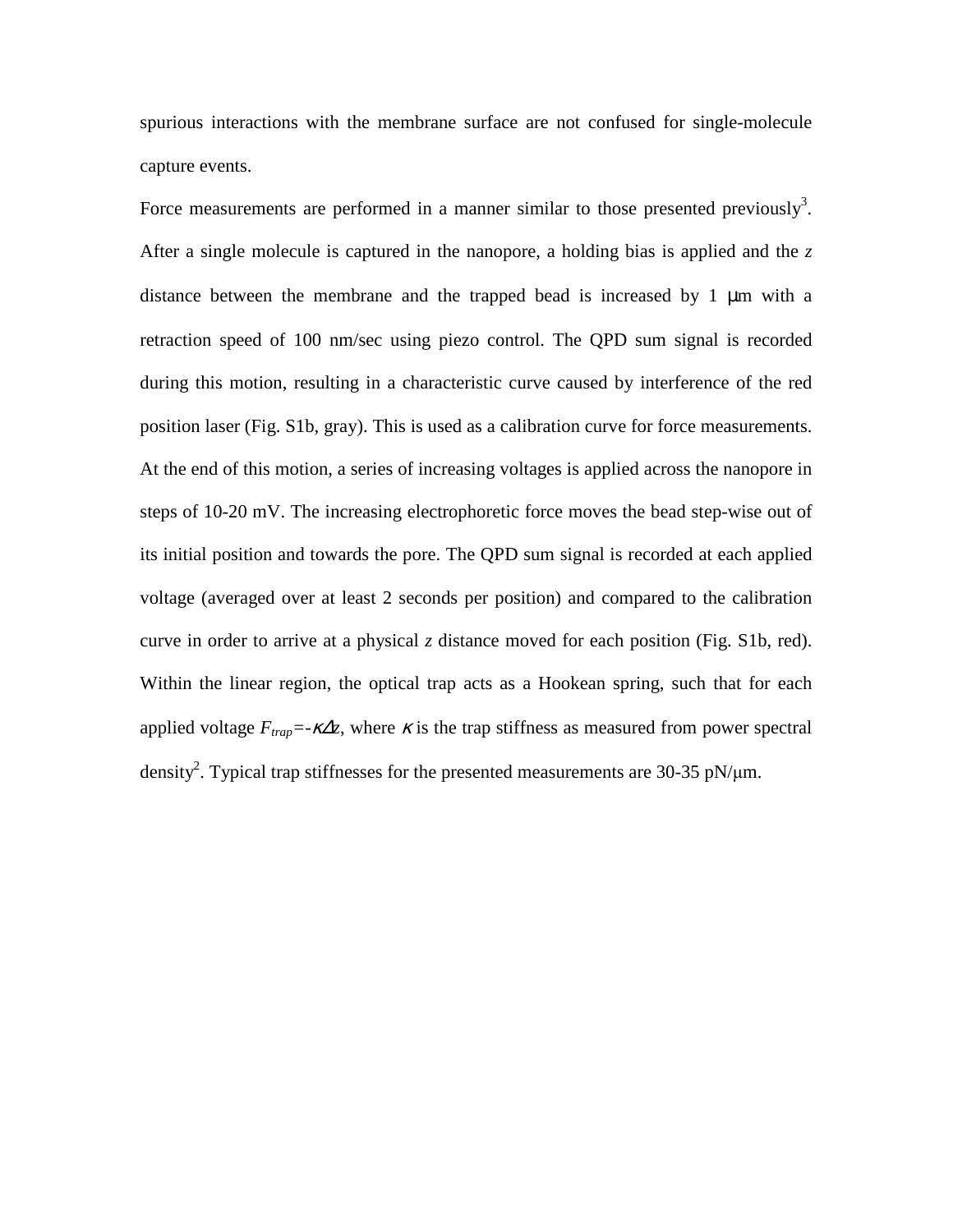1. Storm, A. J.; Chen, J. H.; Ling, X. S.; Zandbergen, H. W.; Dekker, C. *Nature Materials* **2003,** 2, (8), 537-540.

2. Keyser, U. F.; van der Does, J.; Dekker, C.; Dekker, N. H. *Review of Scientific Instruments* **2006,** 77, (10).

3. Keyser, U. F.; Koeleman, B. N.; Van Dorp, S.; Krapf, D.; Smeets, R. M. M.; Lemay, S. G.; Dekker, N. H.; Dekker, C. *Nature Physics* **2006,** 2, (7), 473-477.

4. Lee, J. W.; Cox, M. M. *Biochemistry* **1990,** 29, (33), 7666-7676.

5. Smeets, R. M. M.; Keyser, U. F.; Dekker, N. H.; Dekker, C. *Proceedings of the* 

*National Academy of Sciences of the United States of America* **2008,** 105, (2), 417-421.